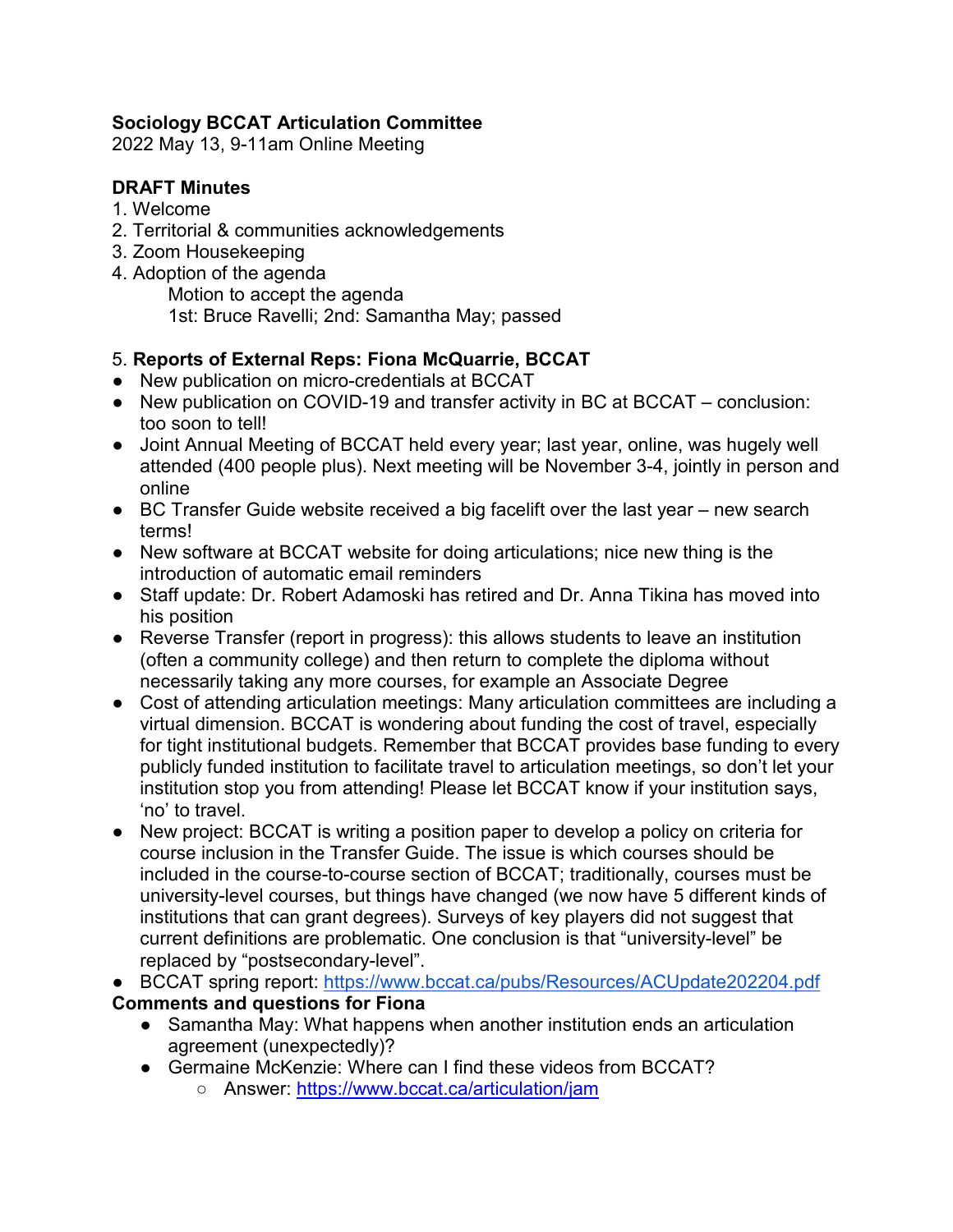- Gerry Veenstra: How do I know that I've done everything I should have done in regards to articulation?
	- Answer: Check with your institutional Transfer Credit Contact (usually in Registrar's Office) has access to a new dashboard that shows transfer request status
- Jerry Hinbest: I would love to know more about this issue of micro-credentials; what's it all about, how's it defined, anyway?
	- Answer: See report; no standard definition, yet but short, less than three credits; BCCAT examining how they would transfer.

# 6. **Motion to approve the Fall 2021 Minutes** [\(see Joint Committee, F21 tab\)](https://moodle.bccat.ca/course/view.php?id=41§ion=9)

1st: Amanda Watson; 2nd: Kathy Fitzpatrick Passed with no objections Abstentions (not present at the meeting): Bruce Ravelli, Joey Moore, Veronica Alfaro, Michael Wilkinson, Janet Mayr

# 7. **Chair's Report**

- Collaborating with Lisa Cooke, new Anthropology Chair, on our new relationship (e.g. how we share the Moodle site especially communication options, and achieving efficiencies in the administrative work)
- Watching 2021 JAM sessions on YouTube (still available [https://www.bccat.ca/articulation/jam\)](https://www.bccat.ca/articulation/jam); the event conflicted with my teaching schedule
- We don't have any incomplete articulation requests
- In response to a BCCAT survey on this issue was that one in-person meeting (in the spring) and one Zoom meeting (Fall) per year makes the most sense. We are a new committee, as Sociology alone, so let's continue to discuss what works best for us.

# 8. **Institutional Reports**

- See the discussion forum under S22 Articulation Meeting to read all the reports
- Gerry Veenstra (UBC-V) New faculty; 'rivulets' are a new non-credential mechanism being introduced to highlight sets of course offerings, increase student connections, and faculty connections. The 'rivulets' are in health, gender and sexuality, work, family and environment and community.
- Bruce Ravelli (UVic) UVic has a similar informal, non-credential set of 'clusters.' Things have been working smoothly with respect to articulation this past year with fewer requests (previously around 650/year!); UVIC now requires that majors complete two fourth-year seminar courses (capped at 20 students) of nine selected topic areas. Seats are prioritized for  $4<sup>th</sup>$  year majors, then opened up to other students; students cannot approach instructors with requests to join these courses. The idea is "happy faculty = happy students" when workload is reasonable.
- Amanda Watson (SFU): New courses now in place; pilot project on BA to MA Accelerated Program will be in it's last term in F22; changing Honours requirements to facilitate this; fall course is "project mapping seminar"; but the courses are small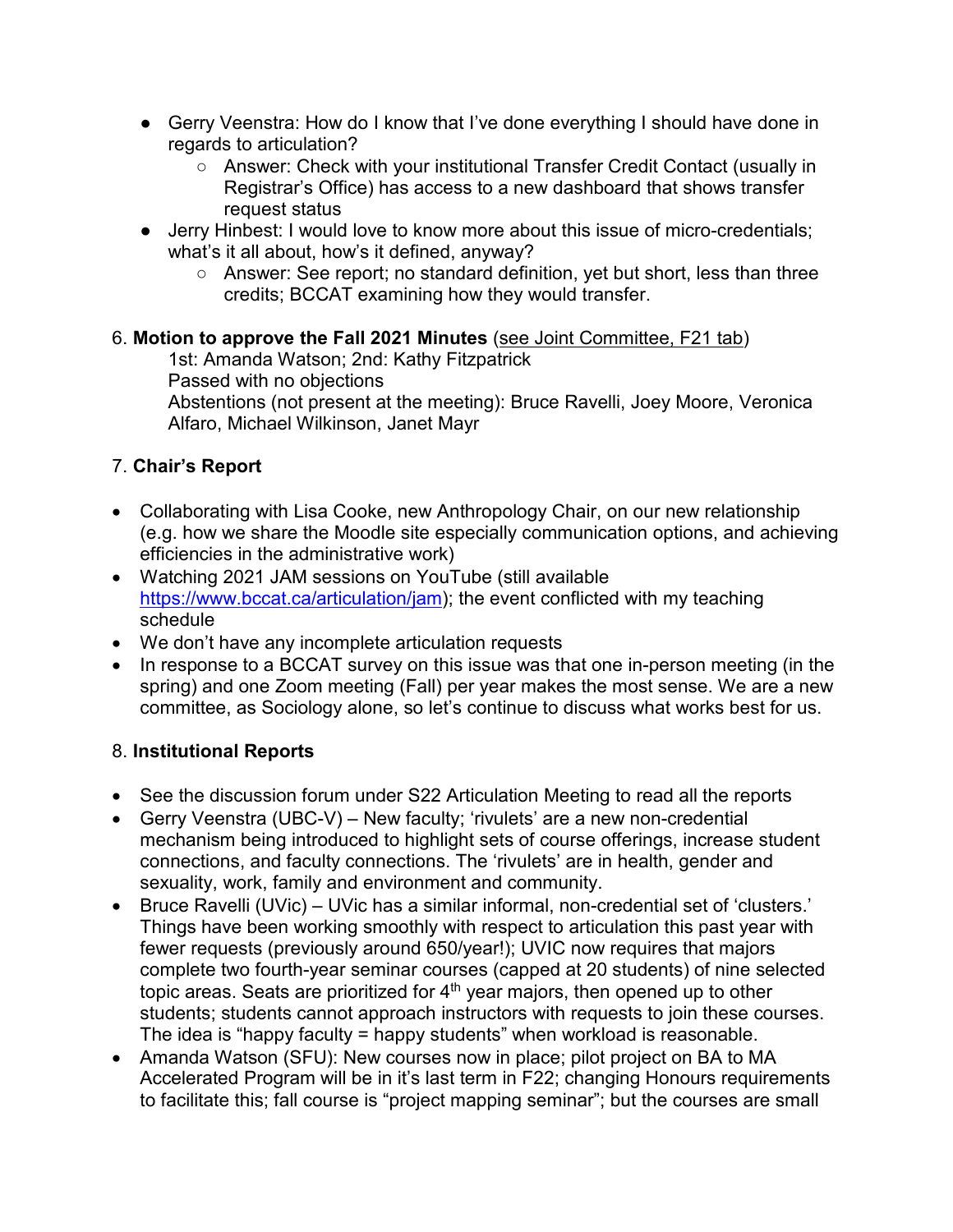and potentially on the chopping block; SFU is adding "blended" or "hybrid" courses to the curriculum in a kind of permanent sense (e.g., 25% online and 75% in person).

• Germain McKenzie: Practical question about experiential learning – how exactly does one articulate such a course to another?

# **Other questions**

- Priscillia Lefebvre (OK): Are students from some colleges disadvantaged relative to others because of grade inflation at these places?
	- General answer: Admission issue, not a transfer issue (unless a transfer agreement specifies achievement of a certain grade for transfer). Articulation of course information does not includes final grade.
- Samantha May (AC): How useful and important are the soft skills (presenting, speaking, communicating, etc.) for succeeding at the receiving universities?
	- General answer: Very important. SFU is also encouraging different types of writing.

# 9. **Administrative Business**

- 1. The issue of unofficial course equivalencies hasn't taken off! What shall we do next? Answer: Keep this available for now & revisit this question at the next meeting
- 2. Is everyone OK with sharing the site with Anthropology? Answer: Yes
- 3. Is everyone OK with sending emails around to everyone all the time? Answer: Yes
	- If you want to send a message to everyone in the Moodle shell (sociologist and anthropologists), in the same fashion as the old list-serve, use the new discussion forum on the HOME tab:
		- "SOCI-ANTH community 'list-serve' for "Forced Subscription" so everyone will receive your post"
		- All participants in our shell will automatically receive an email notification showing your post.
- 4. For 'just us' sociologists, use the discussion forum under Sociology Issues; note, a change post-meeting: I am changing this to "auto subscription" so everyone (Anth too) will receive it initially and can "unsubscribe" to opt-out. Ideally, sociologists continue to receive theses posts and anthropologists unsubscribe.
- 5. For BCCAT announcements, please:
	- Subscribe to the monthly newsletter: https://www.bccat.ca/about/engage
	- See Announcements on the Moodle landing page (right column)
- 6. Fall 2022 meeting: Online, in the first week after courses end, between Tuesday, December 6<sup>th</sup> and Friday, December 9th; block 4 hours on zoom so we have more time for institutional reports.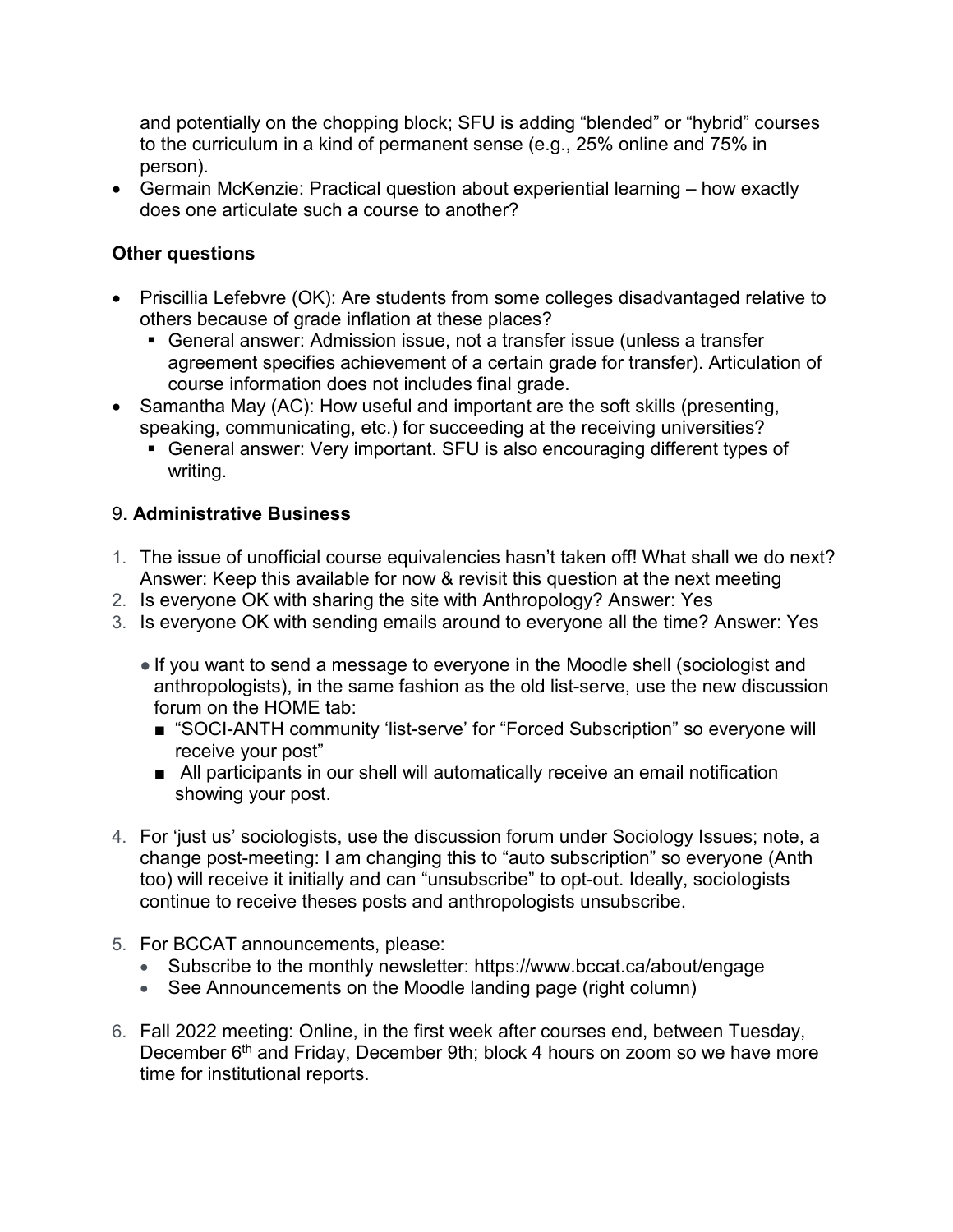○ Revisit our brief discussion about an in-person/blended vs. fully online meeting for the spring 2023 meeting. Mixed positions taken, including, among others: expediency of online; benefits of in-person (e.g. building stronger relationships across institutions); desire for a meaningful, larger purpose to the meeting if in-person (e.g. an explicit session on skills sociology students need for success in 300 and 400-level courses)

Motion to adjourn 1<sup>st</sup> Bruce Ravelli; 2<sup>nd</sup> Joey Moore; passed.

| <b>S22 Sociology Attendance</b>                              |  |
|--------------------------------------------------------------|--|
| No one sent regrets                                          |  |
| 19 = 18 Committee Representatives and 1 BCCAT representative |  |

| <b>NAME</b>              | <b>INSTITUTION</b>            | <b>Present/Sent Regrets</b> |
|--------------------------|-------------------------------|-----------------------------|
| <b>Lindsey McKay</b>     | <b>TRU</b>                    | Y                           |
| <b>Bruce Ravelli</b>     | <b>UVic</b>                   | Y                           |
| <b>Michael Wilkinson</b> | <b>TWU</b>                    | Y                           |
| Samantha May             | <b>Alexander College</b>      | Y                           |
| <b>Jerry Hinbest</b>     | VIU                           | Y                           |
| <b>Daniel Kae</b>        | Lasalle College Vancouver     | Y                           |
| <b>Graham Cook</b>       | <b>Capilano University</b>    | Y                           |
| Amanda Watson            | <b>SFU</b>                    | Y                           |
| Erica Franken            | <b>Yorkville University</b>   | Y                           |
| Gerry Veenstra           | UBC-V                         | Y                           |
| <b>Vance Mattson</b>     | <b>COTR</b>                   | Y                           |
| Veronica Alfaro          | Columbia College              | Y                           |
| <b>Germain McKenzie</b>  | <b>Corpus Christi College</b> | Y                           |
| Joey Moore               | Douglas College (SOCI)        | Y                           |
| <b>Jaime Yard</b>        | Douglas College (ANTH)        | Y                           |
| <b>Kathy Fitzpatrick</b> | Coquitlam College             | Υ                           |